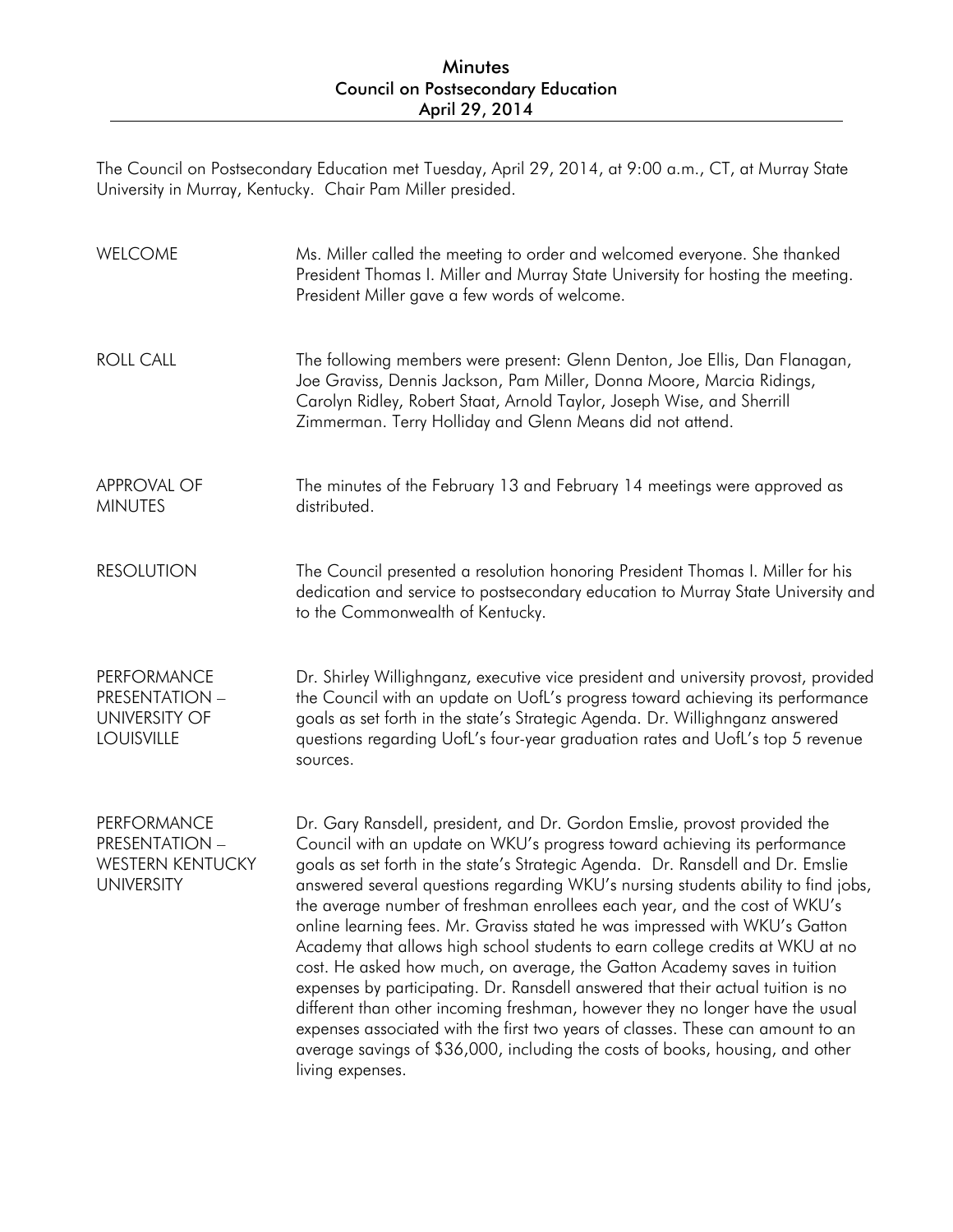ACTION: 2014-16 TUITION AND MANDATORY FEE RECOMMENDATION

CAI FNDAR

Dr. Bill Payne, CPE's associate vice president for budget and finance, and Mr. Denton, chair of the Tuition Development Work Group, presented the staff's recommendation for the tuition and mandatory fee for academic years 2014-16. For the research and comprehensive universities, the Tuition Development Work Group recommended that the Council approve resident, undergraduate tuition and mandatory fee ceilings for academic years 2014-15 and 2015-16 that do not exceed 5 percent in any one year and do not exceed 8 percent over two years. (The actual 2015-16 ceiling may slightly exceed 8% above the 2013-14 base rates due to the effect of compounding.) For KCTCS institutions, the Tuition Development Work Group recommended that the Council approve resident, undergraduate tuition and mandatory fee ceilings of no more than \$147.00 per credit hour in academic year 2014-15 and no more than \$150.00 per credit hour in academic year 2015-16, which equates to a three dollar per credit hour increase each year. It was recommended that the Council and the institutions be able to revisit the academic year 2015-16 ceilings should there be a change in net General Fund appropriations. It was also recommended that the Council maintain the current floor for nonresident, undergraduate tuition and mandatory fees of two times the resident, undergraduate rate. Finally, it was recommended that the public universities be allowed to submit for Council approval market competitive resident and nonresident tuition and mandatory fee rates for graduate and online courses.

Institutional presidents from Western Kentucky University, Kentucky State University, Eastern Kentucky University, and Murray State University commented on their support of the recommendation. A representative of the Board of Student Body Presidents commented that while raising tuition isn't something the students like to see, they understand the need to do so and support the recommendation as well.

MOTION: Mr. Denton moved that the Council approve the Council's recommendations as presented. Mr. Flanagan seconded the motion.

VOTE: The motion passed.

|  | 2015 CPE MEETING | Ms. Miller presented the 2015 CPE meeting calendar. |  |
|--|------------------|-----------------------------------------------------|--|
|--|------------------|-----------------------------------------------------|--|

MOTION: Ms. Zimmerman moved that the 2015 CPE meeting calendar be approved. Mr. Jackson seconded the motion.

VOTE: The motion passed.

NEW ACADEMIC PROGRAMS Dr. Aaron Thompson, CPE's executive vice president and chief academic officer, and Dr. Melissa Bell, CPE's assistant vice president of Academic Affairs, presented the staff recommendation that the Council approve the Master of Science in Space Systems Engineering and the Bachelor of Science in Neuroscience at Morehead State University and the Master of Science in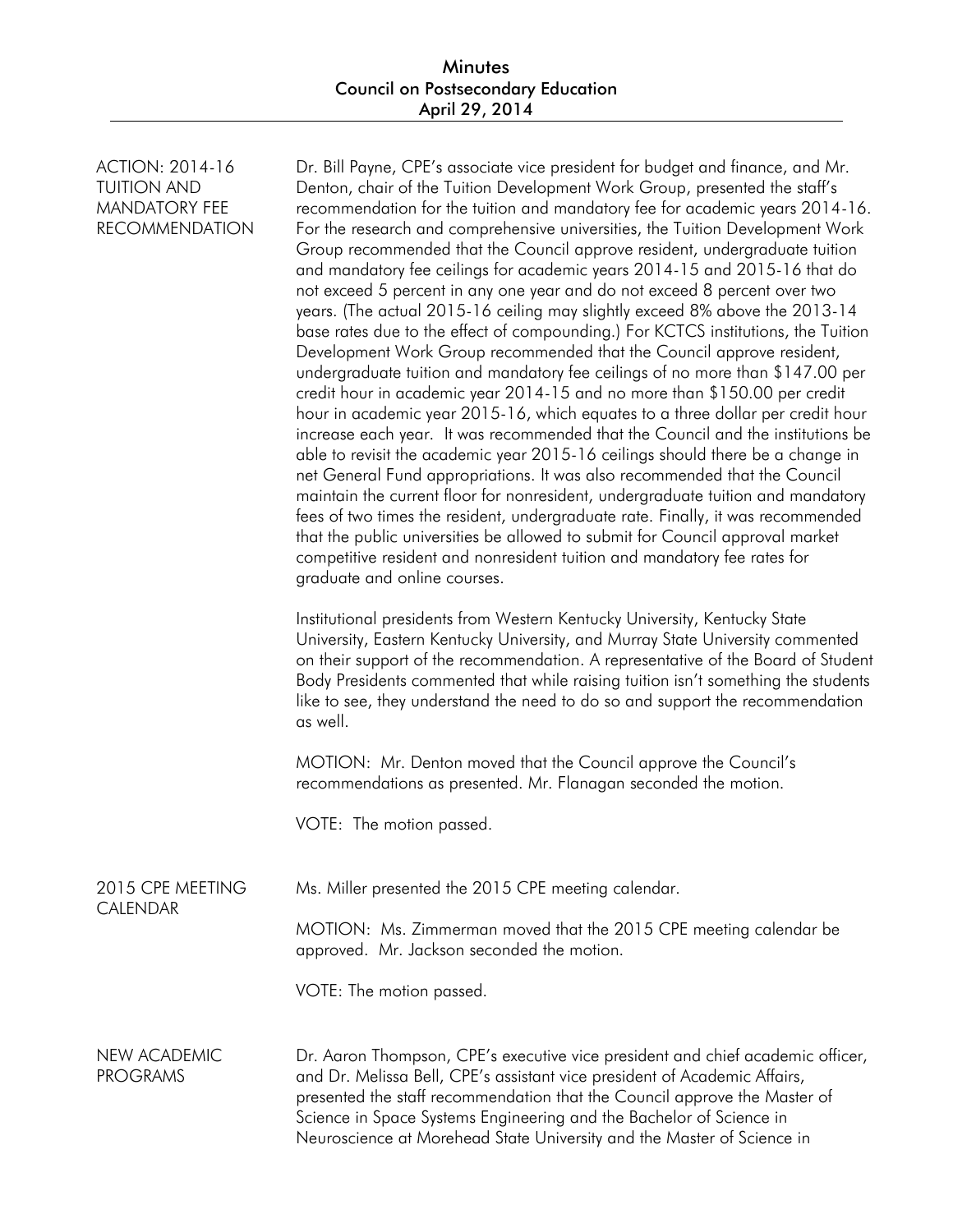Sustainability Science at Murray State University. It was also recommended that the Council authorize staff to approve the Doctorate of Nursing Practice at Kentucky State University upon fulfillment of the two conditions:

- 1. That KSU collaborate with a SACS-accredited institution with an established DNP program in the development and delivery of the program. KSU shall provide Council staff with a copy of the Memorandum of Understanding with the collaborating institution.
- 2. That KSU develop a holistic strategic student success plan (including goals and strategies for increasing retention and graduation rates) for their undergraduates. This plan shall provide clear evidence of the institution's ability to implement and sustain strategies that are formulated from evidence-based practices. The plan shall also include a detailed evaluation strategy that outlines how the university will use evaluation results to implement corrective measures and programmatic improvements.

MOTION: Mr. Denton made a motion to amend condition number 2 for the KSU Doctorate of Nursing Program degree to be completed before and reported on at the next Council meeting on June 20, 2014. Mr. Graviss seconded the motion.

VOTE: The motion passed.

MOTION: Mr. Graviss moved that the Council approve the four new academic programs as amended. Ms. Ridley seconded the motion.

VOTE: The motion passed.

FUNDING MODEL STEERING COMMITTEE UPDATE

Ms. Miller presented an update on the work for the Funding Model Steering Committee. The first meeting was held on April 2, 2014 and was attended by each of the institutional presidents, President King, State Budget Director Jane Driskell, Council Chair Pam Miller, and Council members Robert Staat, Arnold Taylor, and Joe Wise. The group heard presentations by Russ Deaton, Associate Executive Director for Finance and Administration at the Tennessee Higher Education Commission; Martha Snyder, Senior Associate at HCM Strategists; and Matt Hawkins from the Indiana Commission for Higher Education.

Mr. King presented an overview of the three committees and workgroups made up in response to the resolution passed at the November 7 meeting.

The next meeting of the steering committee is May 14 at the Council's office in Frankfort.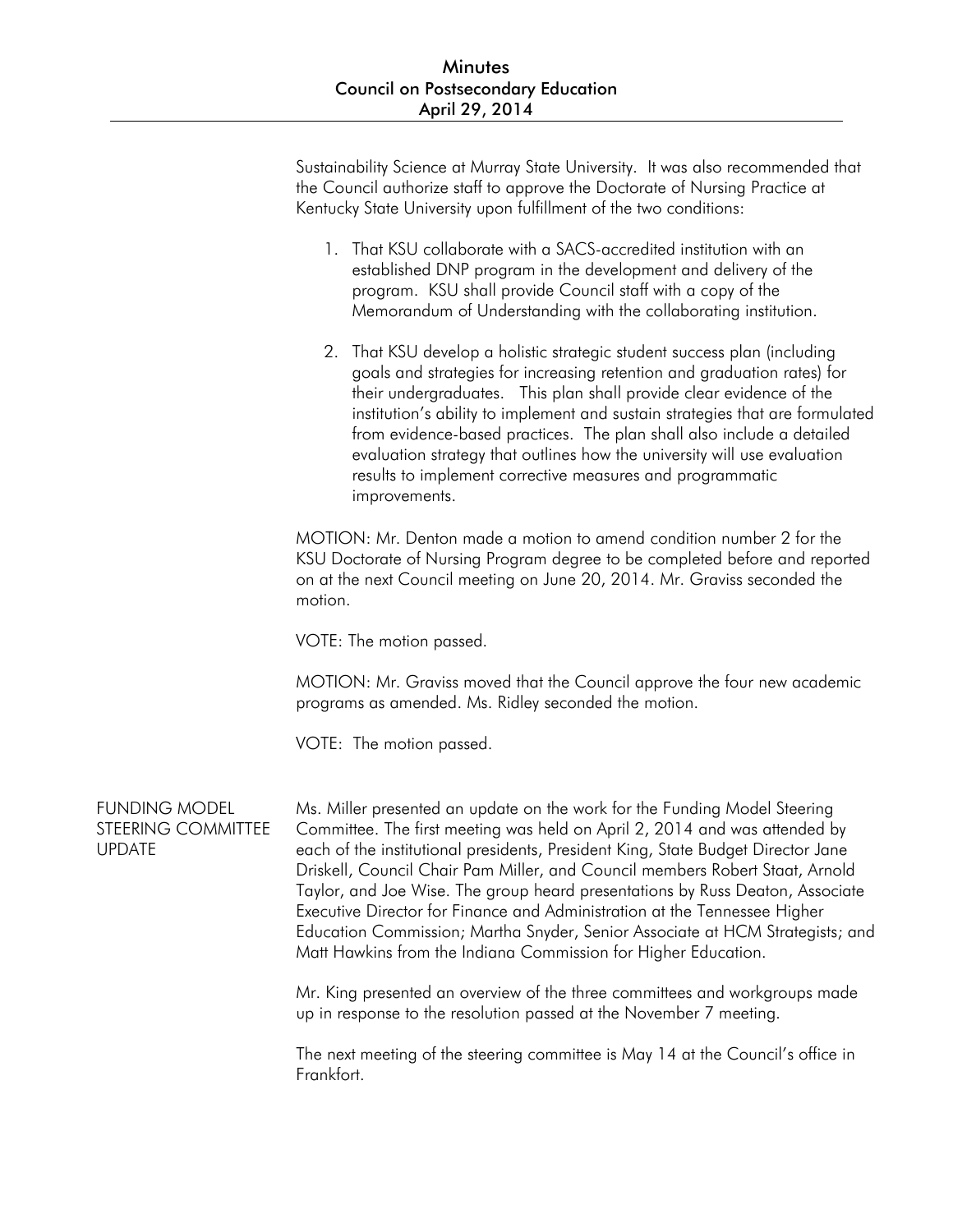| <b>ACTION: DEFINITION</b><br>OF DIVERSITY                           | Mr. Jackson, chair of the Committee for Equal Opportunities, Mr. Travis Powell,<br>CPE's general counsel, and Dr. Rana Johnson, CPE's chief diversity officer,<br>presented the recommendation that the Council amend the definition of<br>"diversity" outlined in the Kentucky Public Postsecondary Education Diversity<br>Policy and Framework for Institution Diversity Plan Development to include the<br>terms "gender identity" and "gender presentation."<br>The Committee of Equal Opportunities passed a motion to recommend this<br>motion to the council at its March 24, 2014 with a vote of 6-5. Mr. Powell<br>states the change in the definition would not place any additional paperwork or<br>undue burden on the institutions.<br>MOTION: Mr. Wise moved that the Council approve the recommendation as<br>presented. Mr. Taylor seconded the motion.<br>VOTE: The motion passed.                                                                                                                                                                                                                                                                                                                                                                                                                                                                                                                                                                                                                                                 |
|---------------------------------------------------------------------|-----------------------------------------------------------------------------------------------------------------------------------------------------------------------------------------------------------------------------------------------------------------------------------------------------------------------------------------------------------------------------------------------------------------------------------------------------------------------------------------------------------------------------------------------------------------------------------------------------------------------------------------------------------------------------------------------------------------------------------------------------------------------------------------------------------------------------------------------------------------------------------------------------------------------------------------------------------------------------------------------------------------------------------------------------------------------------------------------------------------------------------------------------------------------------------------------------------------------------------------------------------------------------------------------------------------------------------------------------------------------------------------------------------------------------------------------------------------------------------------------------------------------------------------------------|
| STRATEGIC AGENDA<br><b>FOCUS AREA -</b><br><b>COLLEGE READINESS</b> | Dr. Thompson provided an update and overview of the College Readiness<br>objectives and strategies.<br>Dr. Thompson introduced Mr. David Walters, Director of Adult Education,<br>Program Administration, who provided an update on the current metrics and<br>strategies being used to increase the number of college-ready GED® graduates.<br>Mr. Walters also addressed Kentucky Adult Education's current challenges and<br>strategies to improve their efforts, which include enhanced outreach efforts,<br>strengthen outside partnerships, and improving teacher quality and effectiveness.<br>He also answered questions regarding the decline of annual number of total<br>GED <sup>®</sup> graduates in Kentucky of the last few years, and whether the increased cost<br>of the new GED® test has impacted KYAE's outreach efforts.<br>Dr. Thompson introduced Dr. Sue Cain, Senior Policy Advisor of College<br>Readiness, Developmental Education, and Student Success. Dr. Cain provided an<br>update on the metrics of college readiness of college entrants and readiness of<br>all high school graduates, which are both increasing at a steady rate. The 2012-<br>13 data for college-going rate of high school students was not available at the<br>time of the presentation.<br>Dr. Thompson also provided an update on how the Council is working to<br>increase the effectiveness of Kentucky's K-12 teachers and school leaders, and<br>current initiatives and collaborations being used to meet the goals set forth by the |
|                                                                     | Council. Two of these initiatives are the Vanguard Project and the Clinical<br>Models for teacher preparation. Mr. King provided comments on the current<br>status of the Vanguard project, which is aimed at the development of premier<br>teachers and student leaders.                                                                                                                                                                                                                                                                                                                                                                                                                                                                                                                                                                                                                                                                                                                                                                                                                                                                                                                                                                                                                                                                                                                                                                                                                                                                           |

Four guests from Western Kentucky University (WKU) presented on their experiences on using Clinical Models for teacher preparation: Dr. Sylvia Dietrich,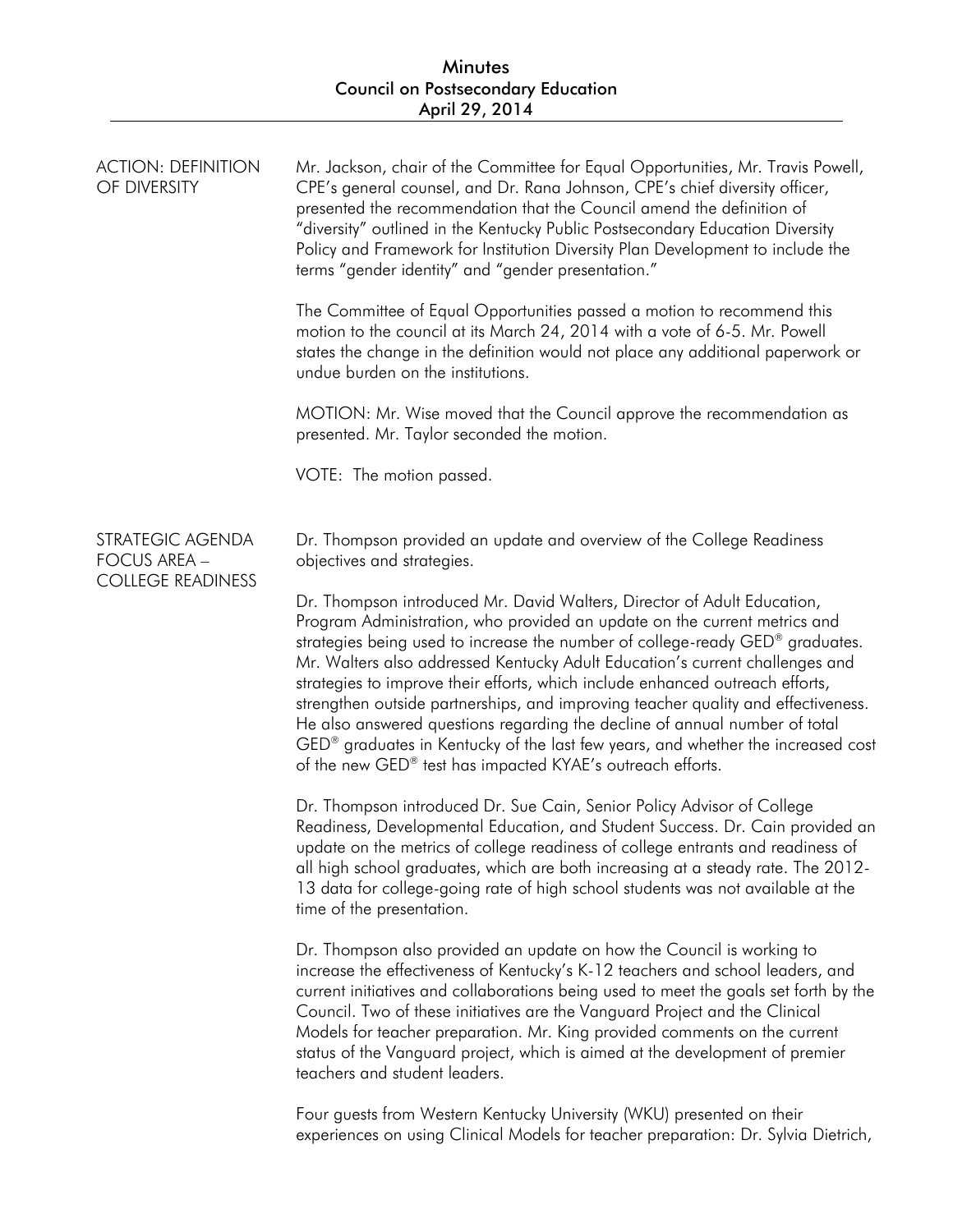|                                                                              | director of teacher education, WKU; Dr. Cassie Zippay, director of CEPT models,<br>WKU; Mr. Gary Fields, principal, Bowling Green High School; and Ms. Kayla<br>Sweeney, teacher candidate, Cohort 1, CEPT. Dr. Dietrich explained how the<br>Clinical Model has impacted their teaching program at WKU and how it has<br>allowed its participants to strengthen the collaborative partnerships and develop<br>meaningful and mutually beneficial outcomes. Ms. Sweeney provided comments<br>discussing the teaching benefits and professional growth she has gained by her<br>participation in the program. Mr. Fields followed those comments by stating that<br>that the CEPT program has been the best teacher preparation program he has<br>worked with, and that instead of student teachers "watching," they are instead<br>"doing" what his paid teachers are doing each and every day. He indicated that<br>he believes the CEPT program is the model teaching program of the future. Dr.<br>Ellis asked how the program has impacted the current teachers at the high<br>school, and Mr. Fields stated that working with the CEPT student teachers has<br>made his current teachers stronger and more efficient. The experience has been<br>positive all around. |
|------------------------------------------------------------------------------|----------------------------------------------------------------------------------------------------------------------------------------------------------------------------------------------------------------------------------------------------------------------------------------------------------------------------------------------------------------------------------------------------------------------------------------------------------------------------------------------------------------------------------------------------------------------------------------------------------------------------------------------------------------------------------------------------------------------------------------------------------------------------------------------------------------------------------------------------------------------------------------------------------------------------------------------------------------------------------------------------------------------------------------------------------------------------------------------------------------------------------------------------------------------------------------------------------------------------------------------------------------------------|
| CPE PRESIDENT'S<br><b>REPORT TO THE</b><br><b>COUNCIL</b>                    | A written report from President King was provided in the agenda book and<br>distributed at the meeting. Highlights of his report included the Kentucky<br>Vanguard program being featured on the SHEEO website, the Kentucky Student<br>Success Summit, the 2014 Transfer Madness participation, collaborations<br>between institutions, and staff achievements. Mr. King provided an update on the<br>status of the Mid-Continent University closure and the layoffs announced at<br>Georgetown University. He also discussed the next steps for Commonwealth<br>College since the project was unfunded by the Kentucky General Assembly, and<br>he discussed the current status of the Vanguard Project.                                                                                                                                                                                                                                                                                                                                                                                                                                                                                                                                                                 |
| <b>COMMISSIONER OF</b><br><b>EDUCATION REPORT</b>                            | Commissioner Holliday was not available to attend the April 29 meeting. He<br>provided a written report in the agenda book.                                                                                                                                                                                                                                                                                                                                                                                                                                                                                                                                                                                                                                                                                                                                                                                                                                                                                                                                                                                                                                                                                                                                                |
| 2014 LEGISLATIVE<br><b>SESSION SUMMARY</b><br><b>UPDATE</b>                  | Mr. Ron Carson, CPE's senior fellow and legislative liaison, and Mr. Payne<br>provided a report on actions related to postsecondary education resulting from<br>the 2014 legislative session.                                                                                                                                                                                                                                                                                                                                                                                                                                                                                                                                                                                                                                                                                                                                                                                                                                                                                                                                                                                                                                                                              |
| <b>COMMITTEE ON</b><br><b>EQUAL</b><br><b>OPPORTUNITIES</b><br><b>REPORT</b> | Dr. Aaron Thompson, CPE's executive vice president, and Dr. Rana Johnson,<br>CPE's chief diversity officer, provided a report from the Committee on Equal<br>Opportunities. The report provided details regarding the institutional diversity<br>plan assessment reports provided by EKU, KCTCS, and MuSU; information<br>regarding the GMSCPP Annual Academically Proficient High School Junior and<br>Senior Diversity Conference on June 13-14, 2014; the announcement of the<br>Governor's Minority Student College Preparation Program Statewide Conference<br>on June 25-26, 2014; and recent undergraduate studies presented at the March<br>24, 2014, CEO meeting. The next CEO meeting will be May 19, 2014.                                                                                                                                                                                                                                                                                                                                                                                                                                                                                                                                                      |